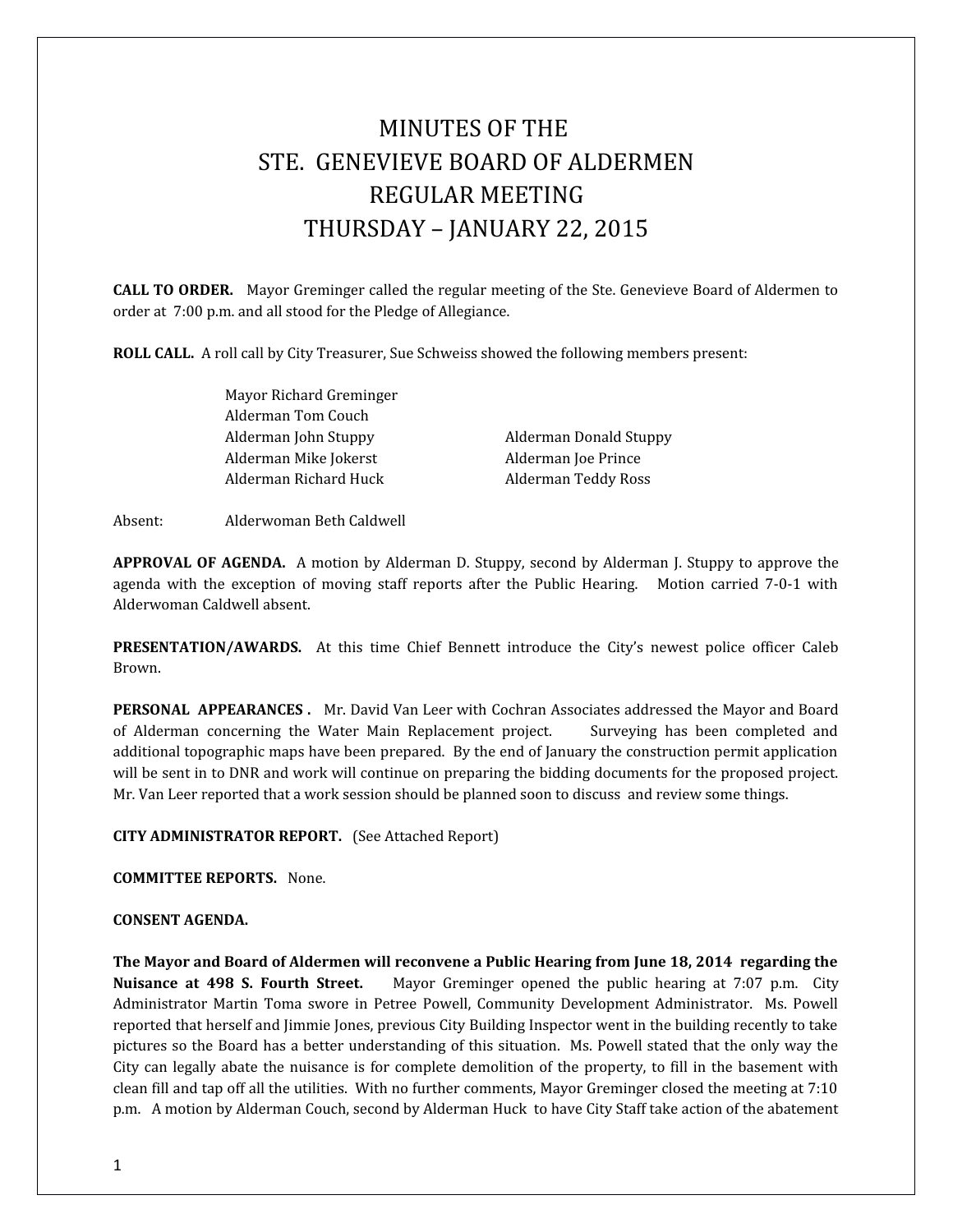of 498 S. Fourth Street, demolish the structure to the ground and the City Clerk is to prepare a tax bill for the total cost of the demolition and any other fees that may be associated with this property. Motion carried 7-0- 1 with Alderwoman Caldwell absent.

**Treasurer's Report - December 2014.** A motion by Alderman Prince, second by Alderman D. Stuppy to approve the Treasurer's report for December, 2014. Motion carried 7-0-1 with Alderwoman Caldwell absent.

**Minutes – Board of Aldermen – Regular Meeting – January 8, 2015.** A motion by Alderman D. Stuppy, second by Alderman Ross to approve the Minutes of the regular board of aldermen meeting of January 8, 2015. Motion carried 7-0-1 with Alderwoman Caldwell absent.

**Minutes – Board of Aldermen Regular Meeting – Closed Session - January 8, 2015.** A motion by Alderman Huck, second by Alderman Prince to approve the minutes of the Closed Session January 8 Board of Aldermen Meeting. Motion carried 7-0-1 with Alderwoman Caldwell absent.

**Minutes – Board of Aldermen Regular Meeting – Closed Session - January 19, 2015** A motion by Alderman D. Stuppy, second by Alderman Jokerst to approve the minutes of the Closed Session January 19 Board of Aldermen Meeting. Motion carried 7-0-1 with Alderwoman Caldwell absent.

**RESOLUTION 2015 – 11. A RESOLUTION RE-APPOINTING SUE GEGG TO THE STE. GENEVIEVE COMMUNITY ACCESS CHANNEL 990/991.** A motion by Alderman Huck, second by Aldermen Prince to approve Resolution 2015-11 re-appointing Sue Gegg to the Ste. Genevieve Community Access Channel 990/991. Motion carried 7-0-1 with Alderwoman Caldwell absent.

**RESOLUTION 2015 – 12. A RESOLUTION RE-APPOINTING GARY WHITENER TO THE STE. GENEVIEVE COMMUNITY ACCESS CHANNEL 990/991.** A motion by Alderman Jokerst, second by Aldermen D. Stuppy to approve Resolution 2015-12 re-appointing Gary Whitener to the Ste. Genevieve Community Access Channel 990/991. Motion carried 7-0-1 with Alderwoman Caldwell absent.

**RESOLUTION 2015-13. A RESOLUTION APPOINTING MR. PHIL LOIDA TO THE STE. GENEVIEVE INDUSTRIAL DEVELOPMENT AUTHORITY BOARD.** A motion by Alderman Jokerst, second by Alderman J. Stuppy to approve Resolution 2015-13 appointing Mr. Phil Loida to the Ste. Genevieve Industrial Development Authority Board. Motion carried 7-0-1 with Alderwoman Caldwell absent.

**RESOLUTION 2015-14. A RESOLUTION OF THE CITY OF STE. GENEVIEVE, MISSOURI STATING INTENT TO APPLY FOR A MISSOURI DEPARTMENT OF NATURAL RESOURCES GRANT FOR FY2015 60% FEDERAL SHARE 40% LOCAL SHARE HISTORIC PRESERVATION GRANT FUND IN THE AMOUNT OF \$11,390 FOR THE CITY'S SHARE**. A motion by Alderman Jokerst, second

By Alderman Couch to approve Resolution 2015-14 authorizing City staff to apply for a Missouri Department of Natural Resources the Motion carried 7-0-1 with Alderwoman Caldwell absent.

**RESOLUTION 2015 – 15. A RESOLUTION DIRECTING THE CITY ADMINISTRATOR TO SEEK BIDS FOR THE DEMOLITON OF THE HOUSE AT 498 S. FOURTH STREET.** A motion by Alderman Couch, second by Alderman Prince to approve Resolution 2015-15 authorizing the City Administrator to seek bids for the demolition of the house at 498 S. Fourth Street. Motion carried 7-0-1 with Alderwoman Caldwell absent.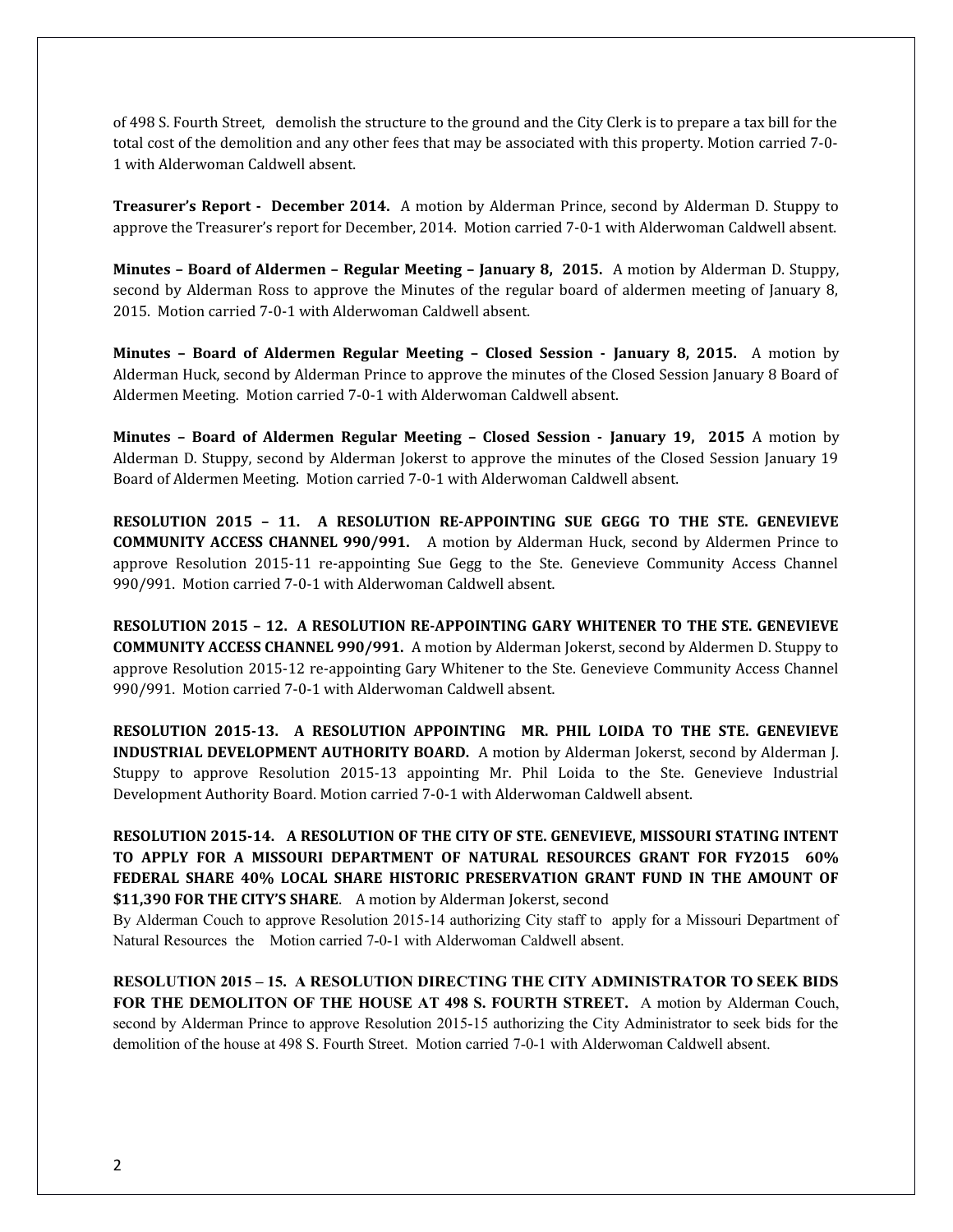### **OLD BUSINESS.**

**BILL NO. 4003. AN ORDINANCE AUTHORIZING THE MAYOR TO ENTER INTO A TEXTCASTER LICENSE AGREEMENT BETWEEN THE CITY OF STE. GENEVIEVE AND MOBILE MEDIA TECHNOLOGIES, LLC. 2ND READING.** A motion by Alderman Prince, second by Alderman Caldwell, Bill No. 4003 was placed on its second and final reading, read by title only, considered and passed by a roll call vote as follows: Ayes: Alderman Tom Couch, Alderman John Stuppy, Alderman Mike Jokerst, Alderman Richard Huck, Alderman Donald Stuppy, Alderman Joe Prince, and Alderman Teddy Ross. Nays: None Absent: Alderwoman Beth Caldwell Motion carried 7-0-1. Thereupon Bill No. 4003 was declared Ordinance No. 3942 signed by the Mayor and attested by the City Clerk.

### **NEW BUSINESS.**

**BILL NO. 4004. AN ORDINANCE RADIFYING THE LOCAL DESIGNATION OF EXISTING HISTORIC DISTRICTS TO THE STE. GENEVIEVE LANDMARK REGISTER. 1st READING.** A motion by Alderman Jokerst, second by Alderman Donald Stuppy, Bill No. 4004 was placed on its first reading, read by title only, considered and passed with an 7-0-1 vote of the Board of Aldermen with Alderwoman Caldwell absent.

**BILL NO. 4005. AN ORDINACNE REPEALING CHAPTER 410 OF THE STE. GENEVIEVE MUNICIPAL CODE IN ITS ENTIRETY AND ENACTING IN LIEU THEREOF A NEW CHAPTER 410, HISTORIC PRESERVATION. 1<sup>st</sup> READING.** A motion by Alderman Ross, second by Alderman Jokerst, Bill No. 4005 was placed on its first reading, read by title only, considered and passed with an 7-0-1 vote of the Board of Aldermen with Alderwoman Caldwell absent.

**PUBLIC COMMENTS.** Ms. Kara Burt, with the Downtown Renewal Project addressed the Mayor and Board of Aldermen. Ms. Burt stated that a goal for their organization is to have a better working relationship with the City and to have a representative at the City Board meetings.

# **OTHER BUSINESS.**

**Approval of a street closure request for the Ste. Genevieve County Community Center for Saturday, February 14, 2015 for their Polar Bear Run. (Closure would be Progress Parkway from approximately 9:00 a.m. to 10:00 a.m.)** A motion by Alderman D. Stuppy, second by Alderman J. Stuppy to approve the street closure request for the Community Centers annual Polar Bear Run on February 14, 2015. Motion carried 7-0-1 with Alderwoman Caldwell absent.

**STAFF REPORTS .** 

**Sandra Cabot – Tourism Director** ( See Attached Report)

**Dave Pinkley – Field Operations Supervisor** ( See Attached Report)

**Eric Bennett – Police Chief** ( See Attached Report)

**Petree Powell – Community Development Director** (See Attached Report)

**Steve Wilson – Alliance Water Resources** (See Attached Report)